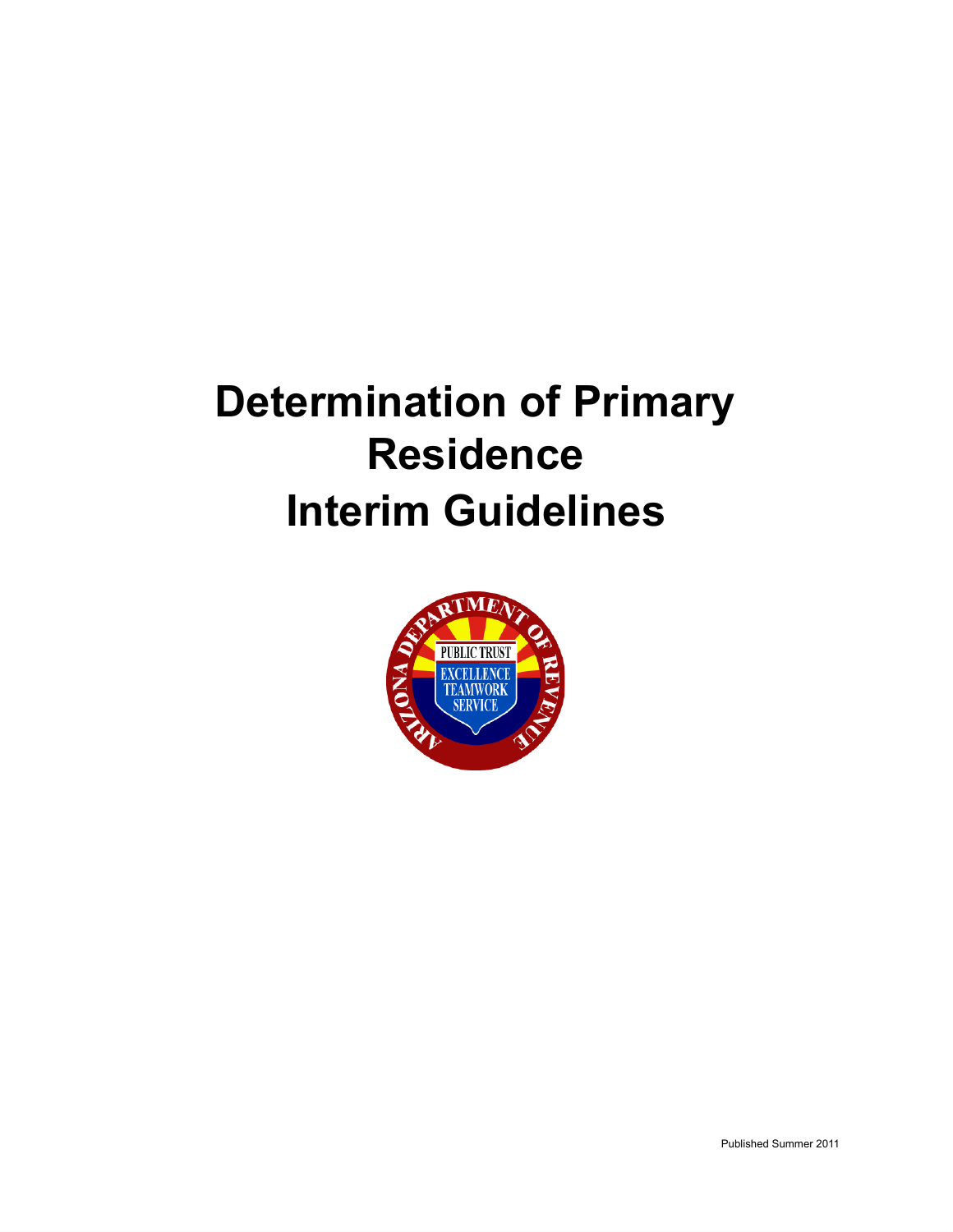## **Interim Guidelines for Determination of Primary Residence**

In 2011, the Arizona Legislature enacted House Bill 2001 (Act) and shortly thereafter the Governor signed it into law. The Act is effective from and after June 30, 2011. The Act was passed in the Second Special Session and made changes to Class Three and Class Four property by defining Class Three residential property as property used as a primary residence by the owner or by a qualified relative of the owner. These changes affect which properties are eligible for the "Homeowner's Rebate" as outlined in A.R.S. [15-972.](https://www.azleg.gov/viewDocument/?docName=http://www.azleg.gov/ars/15/00972.htm) Applicable changes to Class Four include the creation of sub-class 4.1 which contains owner occupied non-primary residences and sub-class 4.2, which contains residential property used solely as leased or rented property for residential purposes. These Interim Guidelines are meant to be a supplement to the existing Department of Revenue property tax manuals. Where the current manuals are inconsistent with these Interim Guidelines these guidelines will control.

### **Definitions**

Residential Property includes owner occupied real property and improvements to the property and owner occupied mobile homes that are used as the owner's primary residence and classified as class three property pursuant to A.R.S. [42-12003](https://www.azleg.gov/viewDocument/?docName=http://www.azleg.gov/ars/42/12003.htm). (See also A.R.S. [15-972\(K\)\(2\)](https://www.azleg.gov/viewDocument/?docName=http://www.azleg.gov/ars/15/00972.htm)).

A Primary Residence is defined as residential property that is used by the owner or owners as their principal or usual place of residence, or leased or rented to a qualified relative of the owner, as provided in A.R.S.  $42-12053$ , and used as the relative's usual and principal residence. Qualified Relatives, as defined in A.R.S. [42-12053,](https://www.azleg.gov/viewDocument/?docName=http://www.azleg.gov/ars/42/12053.htm) are limited to a: (1) natural or adopted child or a descendant of the owner's child; (2) parent or an ancestor of the owner's parent; (3) stepchild or stepparent; (4) son or daughter-in-law or father or mother-in-law; or (5) natural or adopted sibling.

As of July 1, 2011, Class Three properties will include only the primary residence of the owner or the owner's qualified relative. A new class 4.1 has been added for real and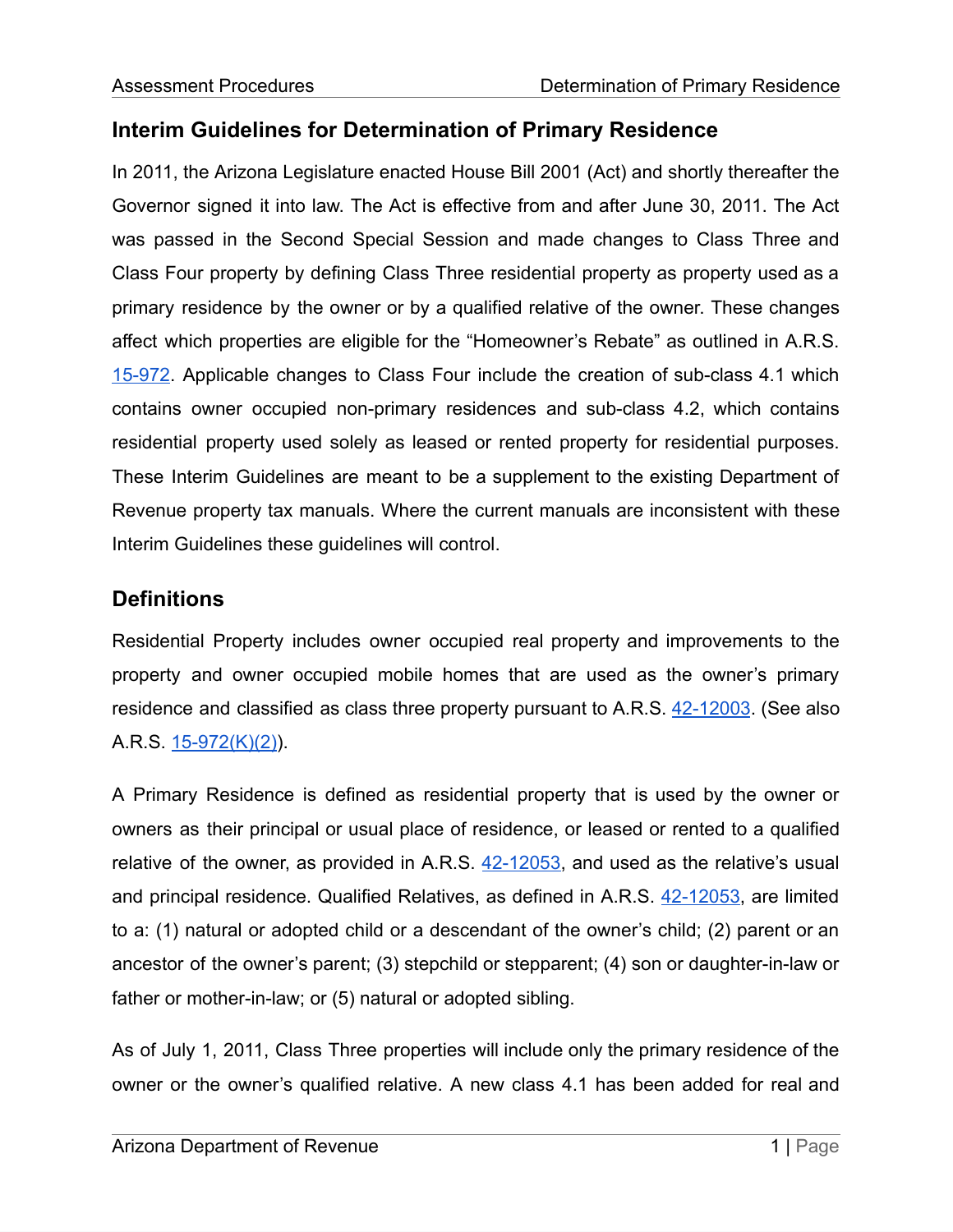personal property and improvements "that are used for residential purposes, including residential property owned in foreclosure by a financial institution, that is not otherwise included in another classification and that is valued at full cash value." (A.R.S.  $42-12004(A)(1)$ . This new sub classification is intended to include all former Class Three properties that are not the primary residence of the owner or the owner's qualified relatives. Residential property used solely as leased or rented property for residential purposes and not leased or rented to a qualifying relative should be classified in class 4.2. (A.R.S. [42-12004\(A\)\(2\)\)](http://azleg.gov/viewDocument/?docName=http://www.azleg.gov/ars/42/12004.htm).

### **Qualification**

A homeowner can have only one primary residence no matter how many homes he or she may own within or outside the State of Arizona. A homeowner is disqualified from requesting Class three treatment of their property during the same tax year they have filed for, or maintain, a homestead exemption, or similar treatment, for a residence in another state. Similarly, they can have a primary residence in only one county in Arizona. While there is no single factor that determines primary residence, the most important factor is the length of time that the person resides on the property. However, a person who sells a home and buys and/or moves into another home is eligible to immediately declare that the new home is their primary residence as long as they intend that to be their primary residence and perform no act or acts that are inconsistent.

The county assessor shall determine whether an owner's property qualifies as a primary residence on a case by case basis by balancing all factors including those listed in Factors to Consider, below. If an owner, and/or their spouse, owns more than one residential property, the assessor may classify the home identified as the primary residence, as Class Three property. The other residential properties should be classified based on their use, e.g., owner-occupied non-primary residence, rental residential property, or other identifiable use. While a husband and wife are presumed to have the same primary residence, this presumption may be overcome by competent evidence that the spouses intend to have separate primary residences. The assessor would use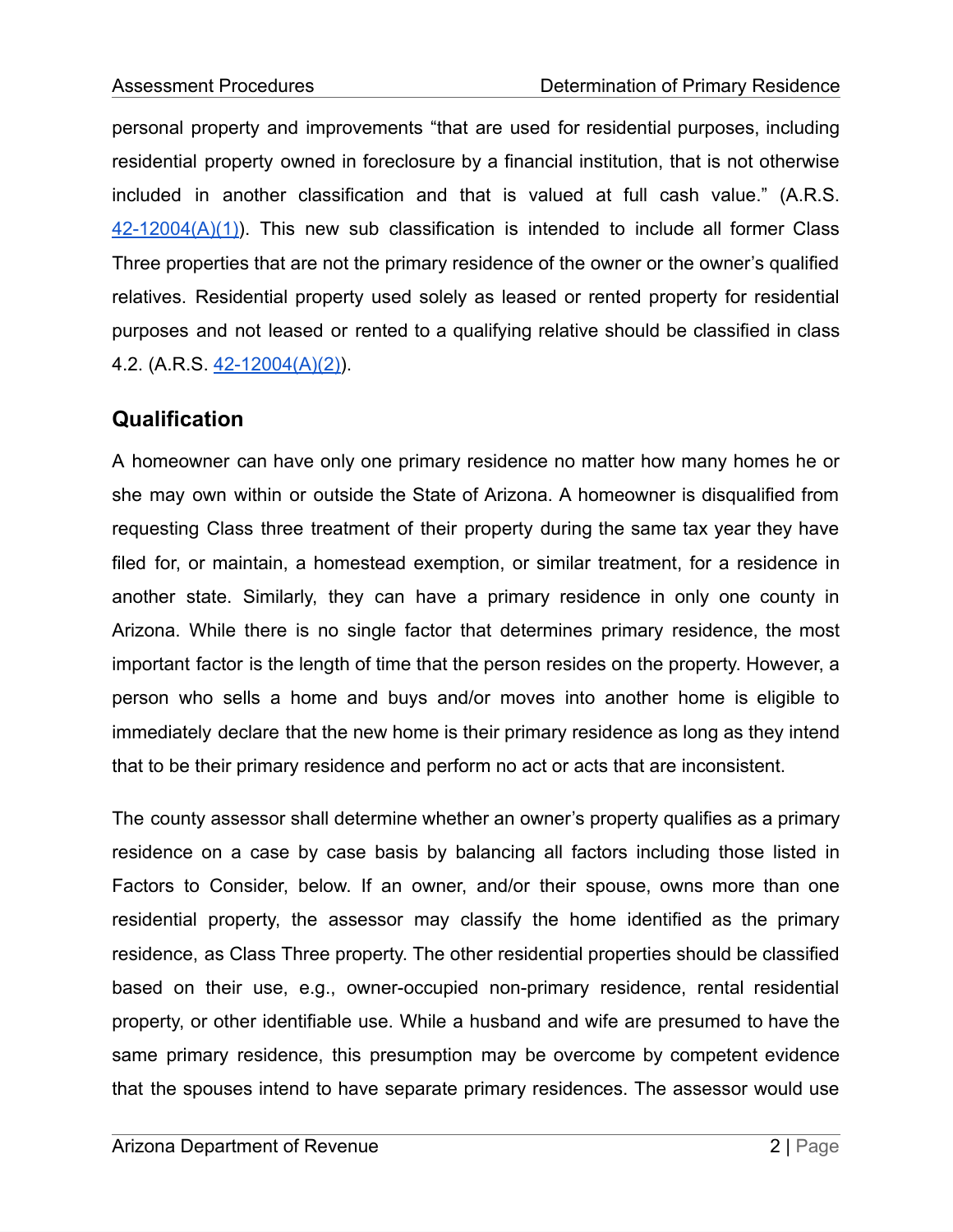the same analysis of factors to make this determination. If an assessor has reason to believe that property is not being used as the owner's, or the owner's qualified relative's primary residence, the assessor should investigate further.

# **Factors to Consider**

Factors for use in determining whether a property is considered to be an owner's or relative's (as described in A.R.S.  $42-12053(A)(2)$ ) primary residence include, but are not limited to, the following:

- The period of occupancy each year.
- The voting precinct where the owner(s) is/are registered to vote.
- The address of the owner(s) as stated on his or her driver's license.
- The location where the owners' motor vehicles are registered and the address on the registration.
- The location of business connections such as place of employment.
- The address of residence as listed on the owner's state and federal income tax returns.
- Whether the owner(s) have claimed a homestead exemption in another state.
- The location where the owner's spouse and minor children reside.
- The state and county where the owner's children attend K-12 schooling.

### **Procedures for Use in Changing Classification of Residential Property**

#### **First and Final Notice of Intent to Reclassify. (A.R.S. [42-12052\(C\)](https://www.azleg.gov/viewDocument/?docName=http://www.azleg.gov/ars/42/12052.htm))**

The Act modifies and adds to the ways the Assessor may discover and reclassify property from Class Three to Class Four. While the changes to the roll brought about by the new Act will not go into effect until the 2012 Tax Year, some of the procedures will be available upon the effective date. If the assessor has reason to believe that a parcel of property that is currently classified as Class Three is not used as the owner's primary residence or is being rented, the assessor should notify the owner by mailing DOR Form 82902, First Notice of Intent to Reclassify, and request that the owner fill out the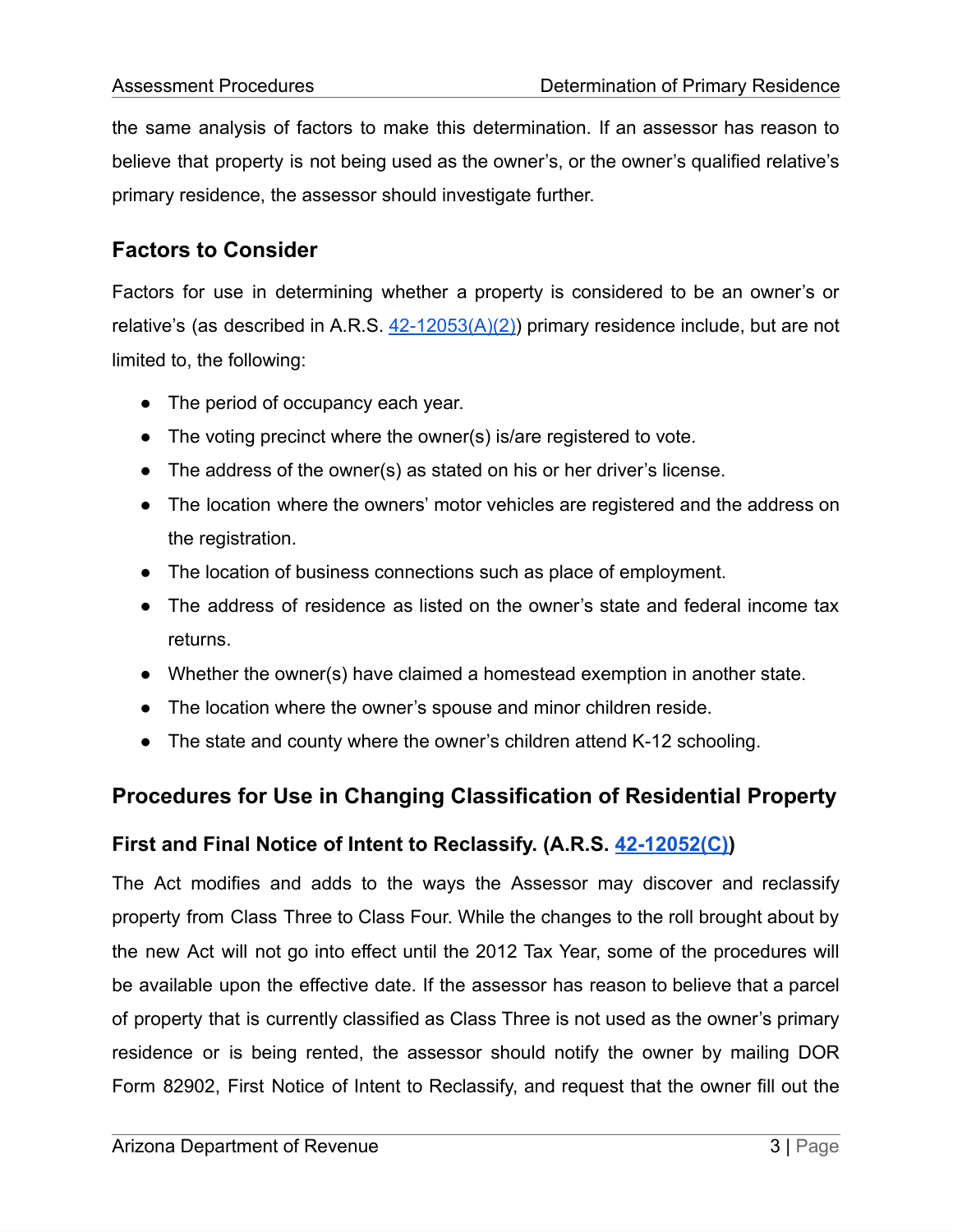Form and provide information as to whether the property is the owner's or their qualified relative's primary residence, a secondary residence or used as a rental property. If the owner responds that the property is not the owner's primary residence or their qualified relative's primary residence, the assessor should reclassify the property as Class Four and mail the owner a Notice of Classification. If the owner fails to respond to the assessor within thirty days after the Notice is mailed, the assessor should mail the owner a Final Notice of Intent to Reclassify within thirty days. If the owner fails to respond to the assessor within fifteen days after the Final Notice is mailed, or if the assessor determines the property is not a primary residence, the assessor should reclassify the property as Class Four and mail the owner a Notice of Classification.

The owner of the property that is reclassified as Class Four under this procedure may appeal the reclassification to the county board of supervisors within thirty days after the Notice of Classification is mailed. If the owner proves to the board's satisfaction that the property is occupied as the owner's primary residence, the board will order the property to be reclassified as Class Three property pursuant to A.R.S. [42-12003](https://www.azleg.gov/viewDocument/?docName=http://www.azleg.gov/ars/42/12003.htm).

Additionally, if an owner of property fails to respond to a Final Notice within the time allowed, the assessor should notify the county treasurer who shall assess a civil penalty against the property equal to twice the amount of additional state aid paid pursuant to A.R.S. [15-972](https://www.azleg.gov/viewDocument/?docName=http://www.azleg.gov/ars/15/00972.htm) with respect to the property in the preceding tax year.

#### **Other Procedures**

The assessor may have other statutory remedies available to make changes to the roll depending on the reason for or timing of the change of classification. However, the assessor must inform the owner of the change in a manner that also provides notice and the right to appeal. Changes in classification should not be made unless sufficient research has been completed to determine that a change is proper. If the assessor needs additional information from a property owner to make an informed decision on whether the property qualifies for Class Three and the Homeowner's Rebate, they